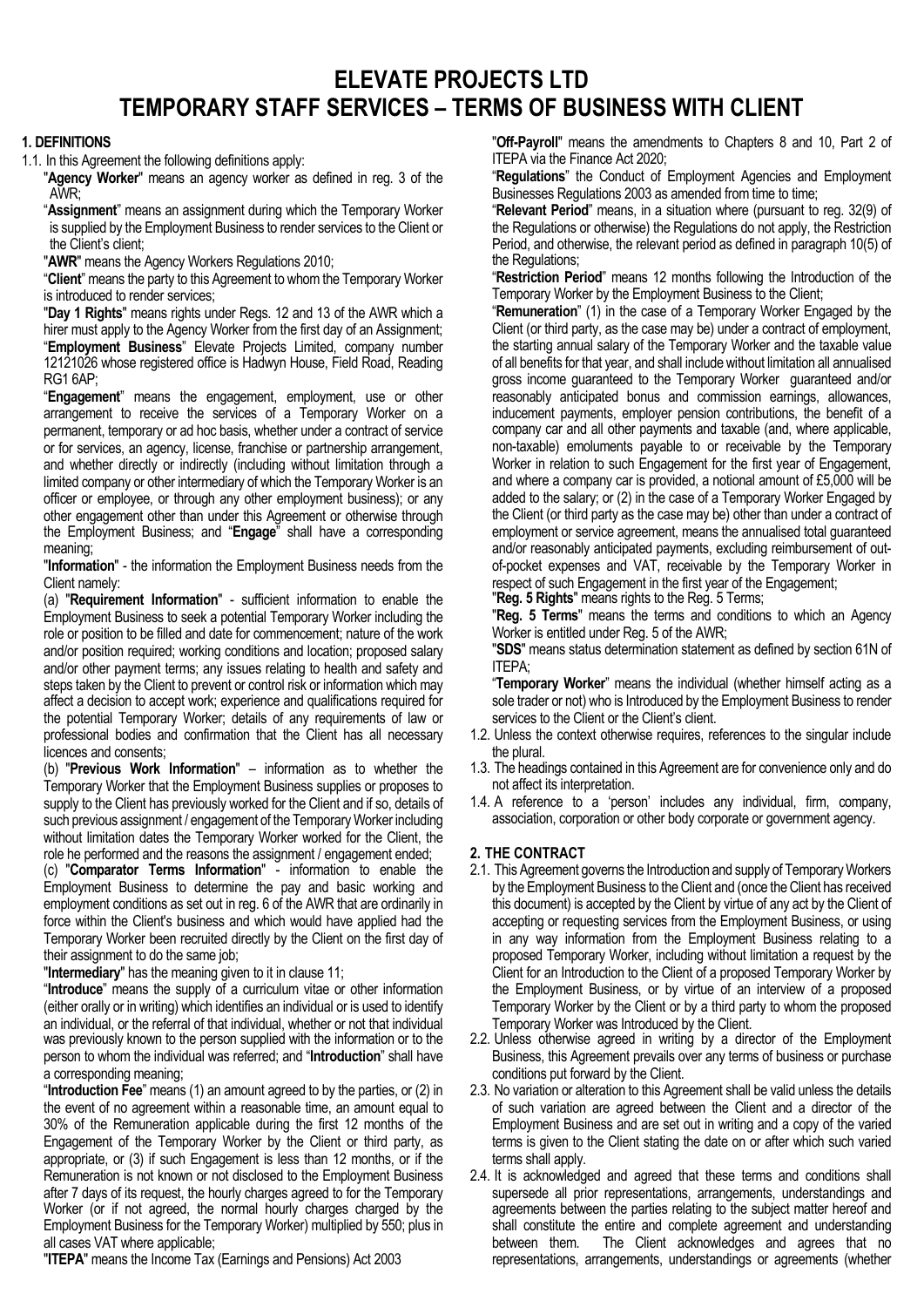written or oral) made by or on behalf of the Employment Business have been relied upon other than those expressly set out or referred to in this Agreement.

- 2.5. The Client irrevocably and unconditionally waives any right that it may have to claim damages or to any other remedy for any misrepresentation arrangement understanding or agreement not contained in this Agreement or for any breach of any representation not contained in this Agreement (except in the case of fraud).
- 2.6. Each of the clauses and sub-clauses of this Agreement shall be construed as separate and severable. If any clause or sub-clause or parts thereof is or becomes illegal, void or invalid it shall not affect the legality and validity of the other clauses or sub-clauses and parts thereof.
- 2.7. The Employment Business engages the Temporary Worker under a contract for services, and for the avoidance of doubt, this Agreement shall not give rise to a contract of employment or any partnership between the Employment Business and the Temporary Worker, or between the Employment Business and the Client.
- 2.8. The Employment Business will operate as an employment business as defined in sections 13(1) and (3) of the Employment Agencies Act 1973 as amended from time to time.

# **3. CHARGES**

- 3.1. The Client agrees to pay such hourly or daily charges of the Employment Business as shall be notified to and agreed with the Client. In the case of hourly charges, these are calculated according to the number of hours worked by the Temporary Worker (to the nearest quarter hour). In the case of daily charges, these are calculated on the basis of 7.5 hour days. The charges comprise the Temporary Worker's pay, the Employment Business' commission, and, if relevant, employer's National Insurance contributions. The Employment Business is entitled to reimbursement of any travel, hotel or other expenses as may have been agreed with the Client or, if there is no such agreement, such expenses as are reasonable. VAT, if applicable, is payable on the entirety of these charges. The Client agrees to pay all sums due under this Agreement and no deduction shall be made by the Client in respect of any set-off or counter-claim howsoever arising.
- 3.2. The Employment Business shall not be obliged to refund the Client in respect of mistakes made by the Client or the Temporary Worker in respect of the hours/days worked recorded on timesheets, once the Temporary Worker is paid. However, the Employment Business shall use reasonable endeavours to recover such amounts from the Temporary Worker, and if successful shall make the relevant refund to the Client.
- 3.3. The Client shall pay the Employment Business for all work performed by the Temporary Worker.
- 3.4. The charges are invoiced to the Client on a weekly basis and are payable within fourteen days. The Employment Business reserves the right to charge statutory interest and compensation on any overdue amounts (including overdue Introduction Fees) from the due date until the date of payment (both before and after any judgement), at the rates defined in The Late Payment of Commercial Debts (Interest) Act 1998 and any subsequent amendments thereto, together with all costs incurred in the process of collecting the debt (including without limitation court fees, expenses, credit insurers' charges and legal costs). Failure by the Client to ensure payment of all invoices rendered and fees payable by the time stated will be classed as a breach of the contract and the Employment Business shall have the right to suspend its performance of the contract and withdraw the services of the Temporary Worker without prior notice and no time or indulgence granted by the Employment Business to the Client shall prejudice any right or remedy which the Employment Business may have in any manner whatsoever. The Employment Business will not be liable in any way whatsoever for any loss or damage sustained by the Client or any other persons through withdrawal of any Temporary Worker.
- 3.5. There are no rebates payable in respect of the charges of the Employment Business.
- 3.6. The minimum period of hire shall be a period of not less than seven hours, or one day. The minimum hire period shall commence on the date and at the time the Temporary Worker reports to the site in question.
- 3.7. Should an order be placed either orally or in writing by the Client and as a result of that order Temporary Workers are instructed to report to a particular site and thereafter having reported such Temporary Workers are not engaged by the Client then the Employment Business shall be entitled to a payment equal to the charge that would have been paid in accordance

with the minimum hire charge for each and every Temporary Worker affected.

3.8. Unless the Employment Business has agreed in writing (in which case the charges shall be increased by the amount of the deduction), the Client may not deduct from the charges any CITB levy.

### 4. **TIME SHEETS**

- 4.1. At the end of each week of an Assignment (or at the end of the Assignment where it is for a period of one week or less or is completed before the end of the week) the Client (or a person authorised by the Client) shall sign the Employment Business's time sheet verifying the number of hours or days worked by the Temporary Worker during that week.
- 4.2. Signature of the time sheet by the Client (or a person authorised by the Client or holding themselves out as being authorised by the Client) indicates satisfaction with the services provided by the Temporary Worker and confirmation of the number of hours or days worked. If the Client does not agree with the time recorded on the timesheet, it shall amend as necessary and sign the timesheet. Failure to sign the time sheet does not absolve the Client's obligation to pay the charges in respect of the hours or days worked as specified on the timesheet.
- 4.3. The Client shall not be entitled to decline to sign a time sheet on the basis that it is dissatisfied with the work performed by the Temporary Worker. In cases of unsuitable work the Client should apply the provisions of clause 8 (Termination) below.
- 4.4. The Client agrees to ensure safe return of such time sheets to the Employment Business's offices by 17:00 hours on the Monday following the period 00:01 hours Saturday and ending 24:00 hours Friday. If the Client fails for any reason to do this the Employment Business shall be entitled to calculate the number of hours or days worked which shall be deemed to be accepted by the Client and the Client shall pay the Employment Business for the number of hours or days so calculated.

# **5. PAYMENT OF THE TEMPORARY WORKER**

- 5.1. The Employment Business assumes responsibility for paying the Temporary Worker and where appropriate, for the deduction and payment of National Insurance Contributions and PAYE Income Tax applicable to the Temporary Worker pursuant to sections 44-47 of the Income Tax (Earnings and Pensions) Act 2003 where such sections apply, and in no circumstances shall the Client make payment to the Temporary Worker directly.
- 5.2. The Employment Business shall be responsible for payment of the Temporary Worker's paid annual leave, if any. The Employment Business shall seek the Client's approval (which shall not be unreasonably withheld) for the Temporary Worker to suspend the services to allow holiday to be taken.

# **6. INTRODUCTION FEES**

- 6.1. Subject to clauses 6.2 and 6.3 below, the Employment Business shall be entitled to charge the Client an Introduction Fee, if:
- 6.1.1. during the Relevant Period, a Temporary Worker is Engaged by the Client other than as supplied by the Employment Business under this Agreement; or
- 6.1.2. during the Restriction Period, a person Introduced by the Employment Business to the Client as a potential Temporary Worker (but not supplied to the Client under this Agreement) is Engaged by the Client other than as supplied by the Employment Business under this Agreement; or
- 6.1.3. during the Relevant Period, a Temporary Worker is Engaged by a third party (or any associated company of that third party as defined by s.256 of the Companies Act 2006) to which third party the Temporary Worker was Introduced by the Client, other than as supplied by the Employment Business; or
- 6.1.4. during the Restriction Period, a person Introduced by the Employment Business to the Client as a potential Temporary Worker (but not supplied to the Client under this Agreement) is Engaged by a third party (or associated company of that third party as defined by s.256 of the Companies Act 2006) to which third party that person was Introduced by the Client, other than as supplied by the Employment Business.
- 6.2. If the Regulations apply to the supply or proposed supply in question, in respect of the events described in clauses 6.1.1 and 6.1.2, or either of them, the Client may at any time before, on the commencement of, or during the term of an Assignment, elect by notice to the Employment Business that such clauses, or either of them, shall not apply and that the Client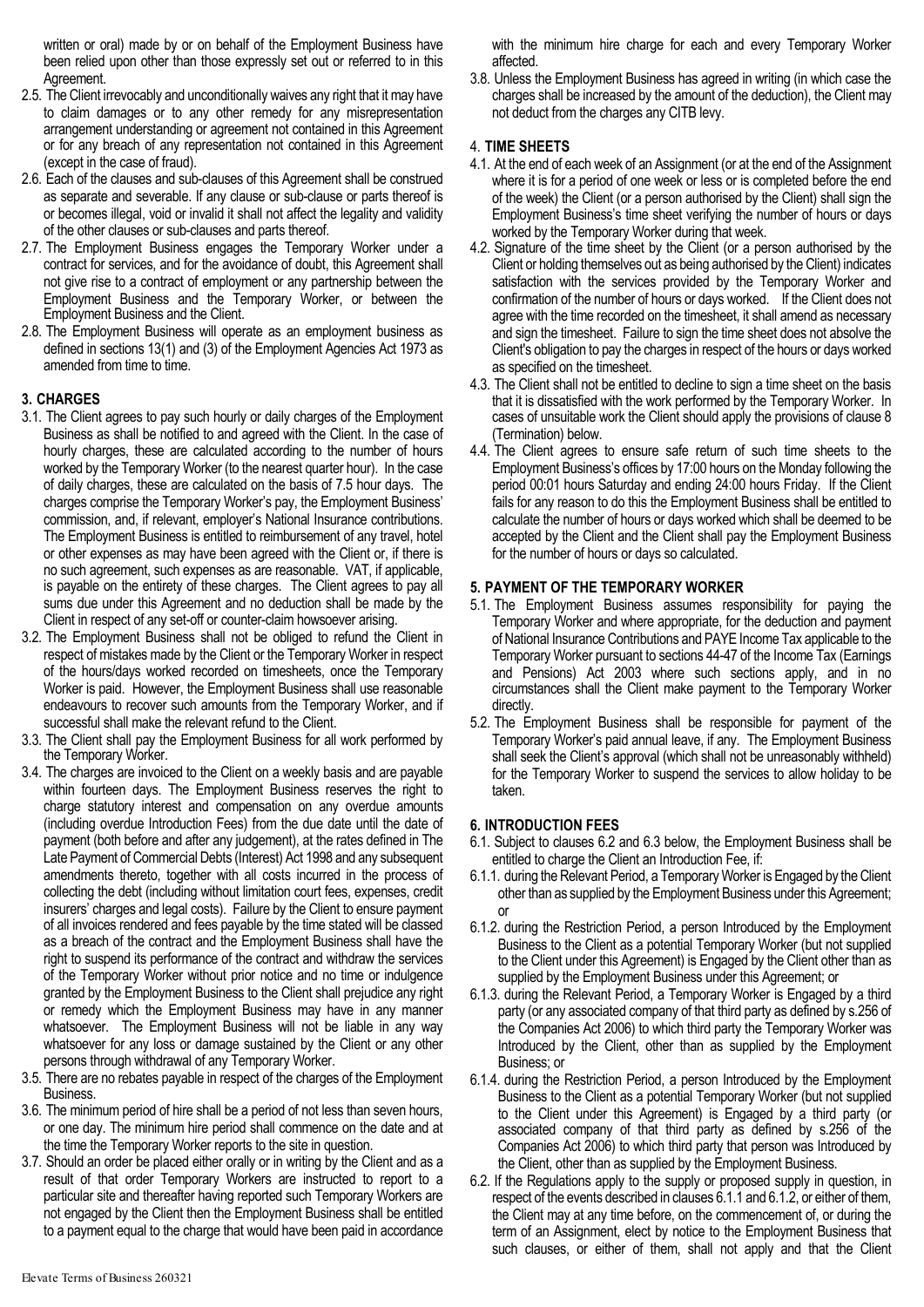undertakes to Engage the Temporary Worker, or potential Temporary Worker, as appropriate, in the case of the event described under clause 6.1.2 for an Assignment lasting at least 6 months, and in the case of the event described in clause 6.1.1 for a 6 month extension of the Assignment from the date the Client gives notice of the intended Engagement.

- 6.3. Subject to clause 6.4, if the Client makes the election in accordance with clause 6.2 above and, provided it is due to no fault of the Employment Business, fails to Engage the specified Temporary Worker for an Assignment in accordance with that clause, the Client shall immediately make a payment, recoverable as a debt, to the Employment Business equal to the Introduction Fee that would otherwise have been chargeable had the election not been made.
- 6.4. In respect of clause 6.3, if the Client opts for an extended period of hire, but before the end of such period the Client (or third party as the case may be) Engages the relevant Temporary Worker or the Temporary Worker chooses not to be supplied for all or some of the extended period of hire, the Introduction Fee may be charged, reduced by such percentage to reflect the period of extended hire already undertaken by the Temporary Worker and paid for by the Client.
- 6.5. Where period(s) of absence due to illness or injury prevent the Temporary Worker from being employed or supplied for 4 or more days, which shall be qualifying days for the purposes of Statutory Sick Pay (SSP), during the period of hire as set out above, the period of hire shall be extended by a period equivalent to the total period of absence. Where the Employment Business pays the Temporary Worker SSP during the period of hire an equivalent amount shall be charged to and be payable by the Client in addition to the charges agreed pursuant to clause 3.1.
- 6.6. The Client becomes liable for the Introduction Fee on the commencement date of the relevant Engagement. No refund of the Introduction Fee is payable in any circumstances.
- 6.7. For the avoidance of doubt, where the Employment Business has Introduced a Temporary Worker to the Client, the Client's or any third party's decision to Engage the Temporary Worker based on or resulting from the use of social media shall not disentitle the Employment Business to the Introduction Fee.
- 6.8. This clause 6 shall survive the termination of this Agreement.

# **7. INFORMATION OBLIGATIONS**

- 7.1. To enable the Employment Business to comply with its obligations under the Regulations, the Client shall as soon as possible provide the Requirement Information together with any additional information the Employment Business may require, and prior to an Assignment notify the Employment Business of any additional information that may affect the information already provided or which may be relevant to the decision of the Temporary Worker to accept the Assignment.
- 7.2. The Client is responsible to check that a Temporary Worker is suitable for the Assignment and shall take up its own references and asylum and immigration checks to ensure that the Temporary Worker has the right to perform the Assignment in the UK.
- 7.3. The Client shall not integrate the Temporary Worker into its workforce or treat the Temporary Worker as an employee or do any act or thing towards the Temporary Worker which may be regarded as the act of an employer towards an employee, for any purpose, but not so that this shall prejudice the Client's obligations in relation to health and safety, the AWR, or other specific obligations under this Agreement.
- 7.4. Subject to Clause 12 the Client shall comply with the AWR and shall comply with the provisions of the Appendix.

#### **8. LIABILITY**

- 8.1. Whilst every reasonable effort is made by the Employment Business to give satisfaction to the Client by ensuring reasonable standards of skills, integrity and reliability from Temporary Workers and further to provide them in accordance with the Client's requirements, it is for the Client to satisfy itself as to the Temporary Worker's overall capability to satisfactorily perform the services during the interview process, and the Employment Business is not liable for any loss, expense, damage or delay arising from any failure to provide any Temporary Worker for all or part of the period of booking or from the negligence, dishonesty, misconduct or lack of skill of the Temporary Worker.
- 8.2. Subject to clause 8.3 below, the Employment Business only accepts liability (1) for the Client's direct losses arising out of or in connection with the Employment Business being in breach of this Agreement or of any statutory

duty, and (2) in tort solely for the Client's direct losses arising out of or in connection with the Employment Business's negligent acts or omissions in providing employment business services under this Agreement.

- 8.3. The Employment Business shall not have any liability to the Client under or in connection with this Agreement howsoever arising (including but not limited to negligence) in respect of loss of profits or contract or anticipated savings or for special, indirect or consequential loss or damage, or for any increased costs or expenses, and its total liability under clause 8.2 shall not exceed in aggregate £50,000. These exclusions and limitations in this clause 8 shall not apply to personal injury, including death, caused by the negligence of the Employment Business, or any other liability which cannot by law be limited or excluded.
- 8.4. Subject to clause 12 Temporary Workers are deemed to be under the supervision, direction and control of the Client from the time they report to take up duties and for the duration of the Assignment. The Client agrees to be responsible for all acts, errors or omissions of the Temporary Worker, whether wilful, negligent or otherwise as though he was on the payroll of the Client. The Client will also comply in all respects with all statutes including, for the avoidance of doubt, the Working Time Regulations, Health and Safety At Work Act etc, by-laws, codes of practice and legal requirements to which the Client is ordinarily subject in respect of the Client's own staff (excluding the matters specifically mentioned in Clause 5 (Payment of the Temporary Worker) above), including in particular the provision of adequate Employer's and Public Liability Insurance cover for the Temporary Worker during all Assignments.
- 8.5. The Client shall advise the Employment Business of any special health and safety matters about which the Employment Business is required to inform the Temporary Worker and about any requirements imposed by law or by any professional body, which must be satisfied if the Temporary Worker is to fill the Assignment. The Client will assist the Employment Business in complying with the Employment Business' duties under the Working Time Regulations by supplying any relevant information about the Assignment requested by the Employment Business and the Client will not do anything to cause the Employment Business to be in breach of its obligations under these Regulations. Where the Client requires or may require the services of a Temporary Worker for more than 48 hours in any week, the Client must notify the Employment Business of this requirement before the commencement of that week.
- 8.6. The Client undertakes that it knows of no reason why it would be detrimental to the interests of the Temporary Worker for the Temporary Worker to fill the Assignment.
- 8.7. The Client undertakes not to request the supply of a Temporary Worker to perform the duties normally performed by a worker who is taking part in official industrial action or duties normally performed by someone who has been transferred by the Client to perform the duties of the person on strike or taking official industrial action.
- 8.8. The Client shall indemnify and keep indemnified the Employment Business against any costs, claims or liabilities incurred by the Employment Business arising out of any act or omission by the Client or any claim by a third party (including without limitation a Temporary Worker) or arising out of any noncompliance with, or as a result of any breach of, this Agreement by the Client.

# **9. TERMINATION**

- 9.1. The Client shall notify any unsatisfactory performance of a Temporary Worker promptly to the Employment Business in writing. The Client is deemed to be satisfied with the services performed unless written notice is received by the Employment Business, and the Client is liable to pay for all time worked by the Temporary Worker to the date of the notice as indicated by the timesheets.
- 9.2. Subject to clause 12 the Client undertakes to supervise the Temporary Worker sufficiently to ensure the Client's satisfaction with the Temporary Worker's standards of workmanship. Subject to clause 8.1, if the Client reasonably considers that the services of the Temporary Worker are unsatisfactory, the Client may terminate the Assignment either by instructing the Temporary Worker to leave the Assignment immediately, or by directing the Employment Business to remove the Temporary Worker. Provided that notification of the unsuitability of the Temporary Worker is confirmed in writing to the Employment Business within 48 hours of the termination of the Assignment, the Employment Business may, in such circumstances, reduce or cancel the charges for the time worked by that Temporary Worker, provided that the Assignment terminates: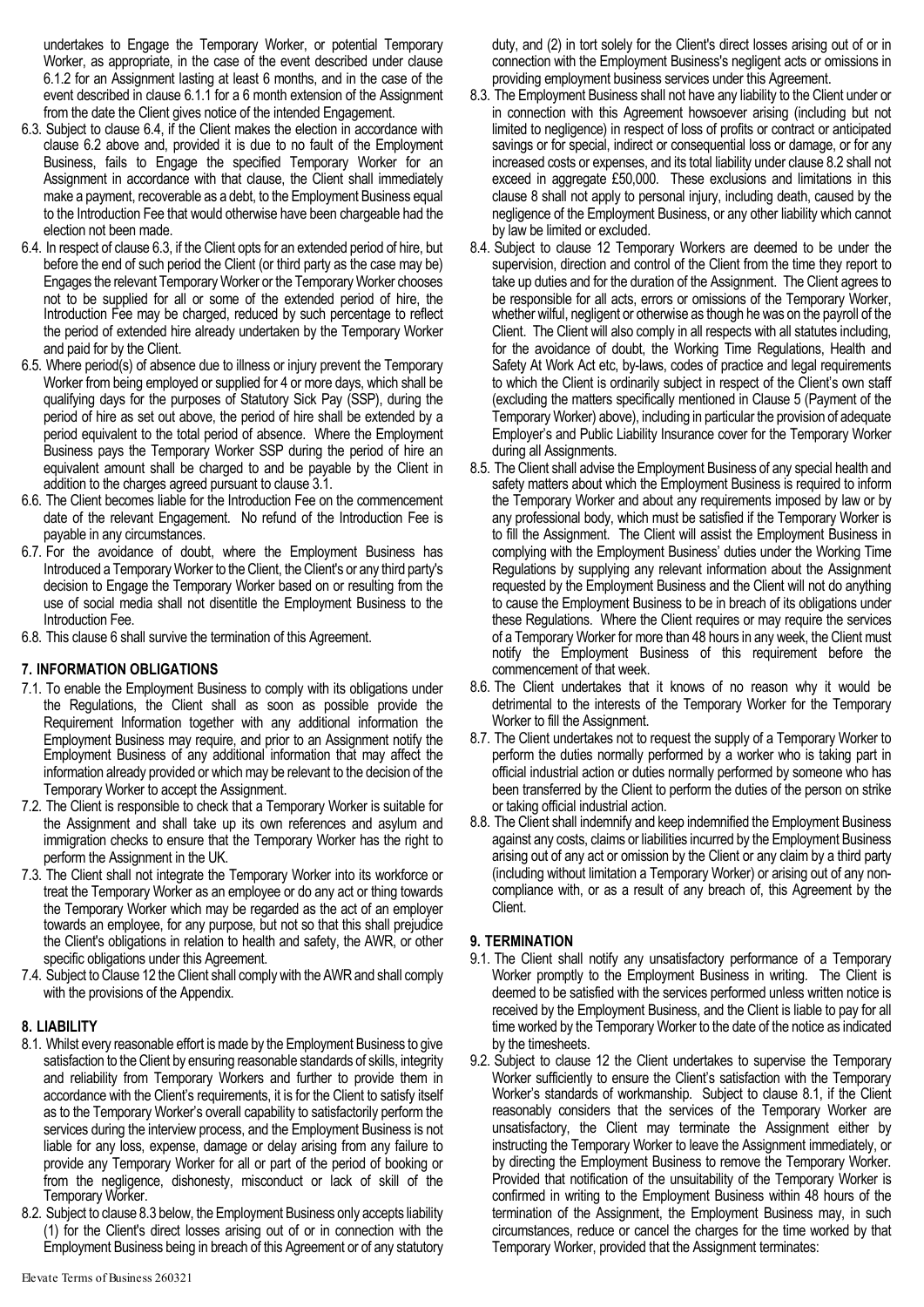- 9.2.1. within four hours of the Temporary Worker commencing the Assignment where the booking is for more than seven hours; or
- 9.2.2. within two hours for bookings of seven hours or less.
- 9.3. Any of the Client, the Employment Business or the Temporary Worker may terminate an Assignment at any time without prior notice and without liability for such termination.
- 9.4. The Client shall notify the Employment Business immediately and without delay and in any event within 24 hours if the Temporary Worker fails to attend work or notifies the Client that the Temporary Worker is unable to attend work for any reason.

# **10. GENERAL**

- 10.1. These Terms are governed by the law of England & Wales and are subject to the exclusive jurisdiction of the Courts of England & Wales.
- 10.2. These Terms are between the Employment Business and the Client as principals and are not assignable without the Employment Business' consent.
- 10.3. Where a worker is to be supplied via an Intermediary which is a company, the Employment Business will normally have received a notice from the worker and the Intermediary agreeing that the Regulations will not apply to a proposed Assignment. Accordingly by reason of this clause the Client acknowledges that the Employment Business has informed it of such agreement in accordance with the Regulations, unless informed otherwise.

# **11. TEMPORARY WORKERS PROVIDED THROUGH INTERMEDIARY PERSONS**

- 11.1.1. Where the Employment Business engages a limited company, partnership or sole trader (the "**Intermediary**") which in turn engages the individual workers, to provide those workers to the Client to perform the services, in respect of such Assignments any reference in this Agreement to a Temporary Worker shall include the Intermediary, subject to the following provisions:
- 11.1.2. the word 'individual' in the definition of Introduce shall include the Intermediary;
- 11.1.3. the definition of Temporary Worker in clause 1.1 shall be substituted with the following meaning: 'means the individual who is Introduced by the Employment Business to render services via an Intermediary to the Client or the Client's client';
- 11.1.4. the words 'Temporary Worker' in the first line of clause 2.7 are replaced with the word 'Intermediary';
- 11.1.5. the last sentence of clause 8.5 shall not apply.

# **12. SUPERVISION, DIRECTION OR CONTROL**

- 12.1. Solely in respect of an Assignment where the Employment Business, after conducting a review with the client concludes that the Temporary Worker(s) performing the services under that Assignment will not be subject to (or the right of) supervision, direction or control by the Client, the Employment Business or any third party, then the following provisions apply:
- 12.2. the Client agrees that the Temporary Worker(s) shall determine how, when and where to perform the Assignment, and the number of hours required, subject to compliance with any reasonable operational requirements of the Client and opening hours and health and safety rules at the Client's site;
- 12.3. clause 7.4 above shall not apply;
- 12.4. the first sentence of clause 8.4 above shall not apply and shall be replaced with: "Temporary Workers are not subject to (or the right of) supervision, direction or control by the Client, the Employment Business or any third party for the duration of the Assignment";
- 12.5. the first sentence of clause 9.2 above shall not apply; and
- 12.6. the Client undertakes to ensure that the Temporary Worker(s) performing the services under the Assignment will not be subject to (or the right of) supervision, direction or control by the Client, the Employment Business or any third party, and the Client understands that the Employment Business is relying on this undertaking when agreeing to supply the Temporary Worker(s) for this Assignment.

# **13. OFF-PAYROLL**

13.1. Where the Off-Payroll working tax rules apply in respect of the Client (or any end user of the Services and Services are in scope, the Client undertakes and agrees to assess the working practices of the Services to be provided during the Assignment and to issue the Employment

- 13.2. Where the Off-Payroll working tax rules apply to the Client (or any end user of the Services), the Client undertakes and agrees to provide any information reasonably requested at any time by the Employment Business promptly in order to assist the Employment Business to comply with Off-Payroll.
- 13.3. Client undertakes and agrees to notify the Employment Business in the event of changes to information provided under clauses 13.1 or 13.2 that occur during an Assignment and reissue an SDS if working practices and conditions change.
- 13.4. Client warrants and undertakes that all information it provides to the Employment Business under these terms is true and accurate.
- 13.5. Client warrants to comply with its statutory obligations to provide a status disagreement process and use best endeavours to resolve status determination agreements equitably and within forty-five (45) calendar days, beginning with the day the disagreement representation is received.
- 13.6. Client warrants to comply with its statutory obligation to, upon request by Employment Business, confirm its size under Off-Payroll and to notify of a change in its size (i.e. "small", "medium" or "large" for the relevant tax year for the purposes of Chapter 8 of Part 2 of ITEPA).
- 13.7. Client undertakes and agrees to notify the Employment Business where the Client (or any end user of the Services) is based wholly overseas as defined under Off-Payroll.

# **APPENDIX**

The AWR and related regulations impose obligations on both hirers and employment businesses to provide R.5 Rights and R.5 Terms and Day 1 Rights as well as other obligations. To enable both the Employment Business and the Client to comply, the Client agrees the following. The definitions set out in the Employment Business's terms of business shall apply in this Appendix, and references to paragraphs are to paragraphs in this Appendix.

**Reg .5 rights**

- 1. The AWR under Reg. 5 require the Employment Business to provide to each Temporary Worker after 12 weeks on assignment the Reg. 5 Terms. To enable the Employment Business to ensure that the Temporary Worker is provided with these rights, the Client shall provide:
	- (i) the Previous Work Information prior to the commencement of an Assignment and as soon as the Employment Business advises the Client of the identity of the Temporary Worker;
	- (ii) the Comparator Terms Information prior to the commencement of an Assignment if the Candidate already has Reg. 5 Rights, or in any other case promptly on receiving a request from the Employment Business to provide this information;
	- (iii) any additional information that the Employment Business may request following the provision of the Previous Work Information and/or Comparator Terms Information promptly after such request.
- 2. The Client shall at all times keep the Employment Business updated in relation to the information provided in accordance with paragraph 1 and if the Comparator Terms Information changes because there is a change to the terms that apply in the Client's organisation to new recruits doing the same job the Client shall inform the Employment Business immediately with details of the change.
- 3. The Client acknowledges that the Employment Business shall be entitled to increase its charge to the Client to reflect any increased value which should accrue to the Temporary Worker as a result of the change in comparator terms.
- 4. Liability under the AWR may attach to both the Client and the Employment Business in the event that Reg. 5 Rights are not correctly provided where applicable. Accordingly the Client recognises that the Employment Business may rely upon the information the Client provides and the Employment Business cannot accept liability as a result of the Employment Business relying on incorrect or inaccurate information provided by the Client, and the Client shall indemnify the Employment Business against any loss, damage, expense and claims (including without limitation claims by Temporary Workers) incurred by the Employment Business arising in consequence of the Employment Business's reliance on such information.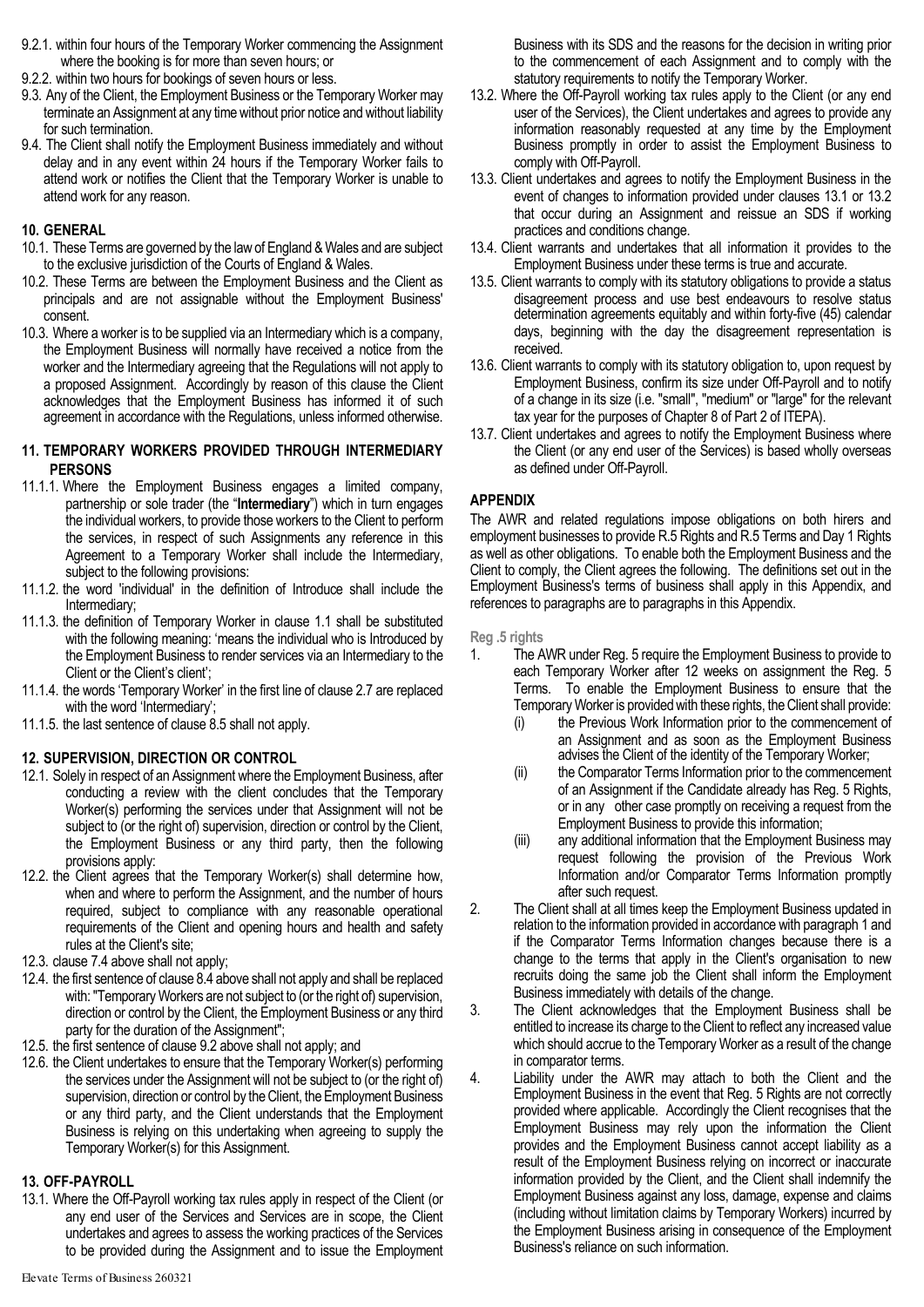#### **Day 1 rights**

- 5. Temporary Workers have entitlement to Day 1 Rights which the Client must provide. In respect of:
	- (i) shared facilities the Client agrees not to treat the Temporary Worker any less favourably than a comparable worker save on the grounds set out in Reg. 12 AWR; and
	- (ii) relevant vacant posts, the Client shall provide information to the Temporary Worker of any relevant vacant posts as set out in Reg .13 AWR.
- 6. The Client agrees that it is solely responsible for providing the Day 1 Rights, and shall indemnify the Employment Business against any loss, damage, expense and claims (including without limitation claims by Temporary Workers) incurred by the Employment Business in respect of the Client's failure to provide the Day 1 Rights.

**No Detriment**

7. The Client shall not subject the Temporary Worker to any detriment on any of the grounds set out in Reg. 17 of the AWR

#### **Mother's Rights**

8. In respect of a Temporary Worker who is pregnant, has recently given birth or is breastfeeding, where, for health and safety reasons, there may be a risk

 to the Temporary Worker, the Client agrees, before ending an Assignment: (i) to take all practicable steps to make any reasonable adjustments or modifications to remove or reduce the risk to acceptable levels; and

- (ii) consider whether there are any other suitable roles within its organisation for which the Temporary Worker can be supplied by the Employment Business and advise the Employment Business accordingly; and
- (iii) not to discriminate against the Temporary Worker.

#### **General**

9. Wherever the Employment Business supplies a Temporary Worker to you who as an individual is either carrying on a profession or a business undertaking, the Client agrees the following.

#### **The Client's Status**

10. Without affecting the arrangements for supply and payment through the Employment Business, the Client's status in relation to that individual is as a client or customer of that profession or business undertaking so carried on, and the individual is not an Agency Worker by virtue of Reg. 3(2)(b) of the AWR. Accordingly in these circumstances the Employment Business agrees to inform the Client of the profession or business undertaking so carried on, and where the Employment

Business does so, subject to paragraph 11, paragraphs 1 to 8 inclusive shall not apply.

11. Where the Employment Business informs the Client that the individual is carrying on a profession or business undertaking, it will be the Employment Business's reasonable belief from information provided to the Employment Business by the individual Temporary Worker that this is the case. Accordingly if the Client becomes aware of any circumstances leading to the conclusion that the Temporary Worker is not in fact carrying on a profession or business undertaking, the Client shall inform the Employment Business immediately and provide the Employment Business with the information required under paragraphs 1 and 2.

**Face Fit**

- 12. Where the Employment Business is requested by the Client to carry out face fit testing for respiratory protective equipment ("RPE") for Temporary Workers at the Client site, the Employment Business confirms that this will be carried out by an appropriately trained, qualified and experienced member of its staff but the Client remains wholly responsible for ensuring the health and safety of Temporary Workers for the duration of their Assignment and as such the Client agrees that the face fit testing of RPE, both the initial testing and each time RPE is required to be worn, is carried out under its direct control and supervision. If a Temporary Worker is to wear more than one type of tight-fitting RPE, then the Client shall provide each type of RPE for initial fit testing. The Client will ensure that the make, model, type and size of RPE that each Temporary Worker wore when they had their initial successful fit test is made available for their use during the Assignment.
- 13. The Client further agrees that it will have a competent and appropriately trained, qualified and experienced representative on site to ensure that all Temporary Workers shall wear appropriate RPE at all appropriate times, including that the RPE correctly fits each Temporary Worker each time they are required to wear it, as well as during the time they are to wear it. The Client should take particular care where a Temporary Worker has any facial hair as it will not be possible to achieve a good seal.
- 14. Notwithstanding any other provision of this Agreement the Employment Business shall not have any liability to the Client under or in connection with the face fit testing service of RPE for Temporary Workers howsoever arising (including but not limited to negligence) and the Client shall indemnify the Employment Business and keep it indemnified in respect of any claims (including without limitation claims by Temporary Workers), damages, costs and expenses arising out of or in connection with the face fit testing service of RPE for Temporary Workers.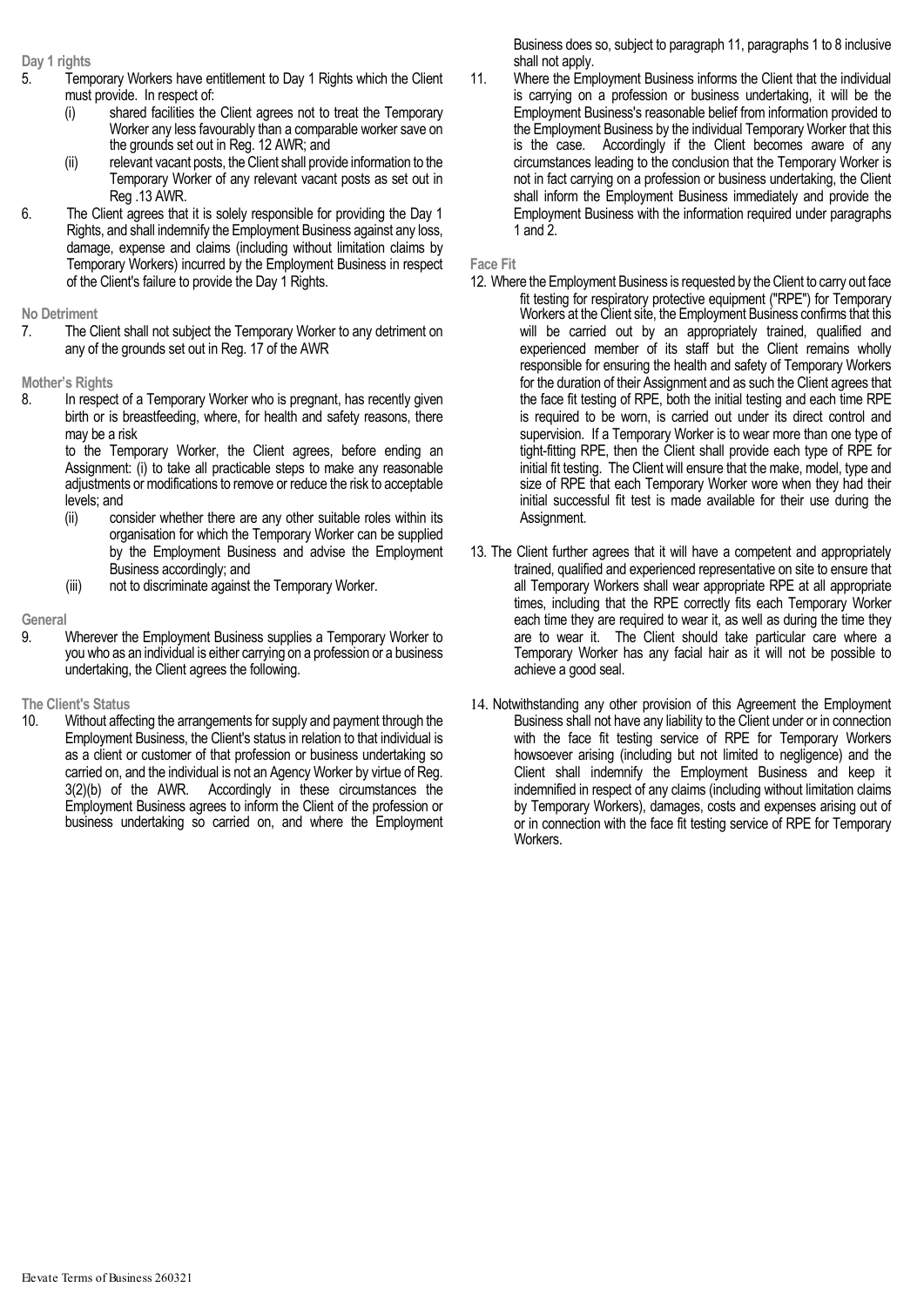# **TERMS OF BUSINESS FOR THE INTRODUCTION OF PERMANENT STAFF TO BE DIRECTLY EMPLOYED BY THE CLIENT**

#### **1 DEFINITIONS**

1.1 In these terms of business ("**Terms**") the following definitions apply:

- **"Applicant"** means any person Introduced by the Agency to the Client for an Engagement including but not limited to any officer or employee of the Applicant if the Applicant is a limited company, and members of the Agency's own staff;
- **"Client"** means the person to whom the Applicant is Introduced, being a party to these Terms;
- **"Agency"**means Elevate Projects Ltd company number 12121026, incorporated in England and Wales, registered office Hadwyn House, Field Road, Reading, Berkshire RG1 6AP ;
- **"Engage"**means to engage, employ under a contract of employment or service contract, use or contract with for the supply of services, whether directly or through any intermediary person, whether on a permanent, temporary or ad hoc basis, or through an employment business (as defined in sections 13(1) and (3) of the Employment Agencies Act 1973 as amended from time to time), or under an agency, licence, franchise or partnership agreement; or any other engagement and **"Engagement"** shall have a corresponding meaning;
- **"Fee"** means an amount equal to a percentage of the Remuneration, as follows:

For commercial staff (being commercial directors and managers, surveyors, building surveyors, estimators, buyers and planners of all grades and levels):

| Remuneration       | Fee (as a percentage of the total<br>Remuneration) |
|--------------------|----------------------------------------------------|
| Up to £19,999      | 17.5%                                              |
| £20,000 to £37,499 | 20%                                                |
| £37,500 to £49,999 | 25%                                                |
| £50,000 and above  | 30%                                                |

For all staff other than commercial staff (including without limitation construction/contracts/projects directors and managers, site managers, engineers, agents and foremen of all grades and levels):

| Remuneration       | Fee (as a percentage of the total<br>Remuneration) |
|--------------------|----------------------------------------------------|
| Up to £19,999      | 15%                                                |
| £20,000 to £37,499 | 17.5%                                              |
| £37,500 to £49,999 | 20%                                                |
| £50,000 and above  | 25%                                                |

**"Introduce"** means the supply to the Client by the Agency of the name and curriculum vitæ of, or other information which identifies, a person who is seeking an Engagement, whether or not that person was previously known to the Client, and "**Introduction**" shall have a

corresponding meaning;<br>**"Remuneration"** means, in means, in the case of an Applicant Engaged by the Client (or Third Party as the case may be) under a contract of employment or service agreement, the base salary plus any other gross income and benefits guaranteed to the Applicant, including without limitation guaranteed and/or anticipated bonus and commission earnings, allowances, inducement payments, and all other payments and taxable (and, where applicable, non-taxable) benefits or emoluments payable to or receivable by the Applicant in relation to such Engagement (and where the Applicant is provided with a company car a notional 15% of the base salary will be added) the for the first year of the Engagement, or for the term of the Engagement if less than one year; or

> means in the case of an Applicant Engaged by the Client (or a Third Party as the case may be) other than under a contract of employment or service agreement, the total guaranteed and/or reasonably anticipated payments, excluding reimbursement of out-of-pocket expenses and VAT, receivable by the Applicant in respect of such Engagement for the first year of the Engagement, or for the term of the Engagement if less than one year;

- 1.2 Unless the context requires otherwise, references to the singular include the plural.
- 1.3 The headings contained in these Terms are for convenience only and do not affect their interpretation.
- 1.4 A reference to a 'person' includes any individual, firm, company, corporation, body corporate, government, state or agency of state, joint venture, association (whether or not having separate legal personality and irrespective of the laws of the jurisdiction in or under which it was incorporated or exists).

# **2 THE CONTRACT**

- 2.1 These Terms govern the Introduction of all Applicants to the Client and is deemed to be accepted by the Client by virtue of an Introduction of an Applicant.
- 2.2 These Terms contain the entire agreement between the parties and unless otherwise agreed in writing by a director of the Agency, these Terms prevail over any other terms of business or purchase conditions put forward by the Client.
- 2.3 No variation or alteration to these Terms shall be valid unless the details of such variation are agreed between the Agency and the Client and are set out in writing and a copy of the varied terms is given to the Client stating the date on or after which such varied terms shall apply.
- 2.4 The Client shall be deemed to have notice of an Applicant and thereby to be Introduced, within 48 hours of the despatch by the Agency of details of the Applicant, or in the case of despatch by facsimile, telephone or electronic means when the Introduction shall be deemed to have occurred at the time of despatch.
- 2.5 Under these Terms the Agency will operate as an employment agency as defined in sections 13(1) and (2) of the Employment Agencies Act 1973. The Agency does not have authority to act for the Client, nor is it authorised to enter into contracts with Applicants on behalf of the Client.

# **3 NOTIFICATION AND FEES**

3.1 The Client agrees to notify the Agency immediately: 3.1.1 of any offer of an Engagement which it makes to the Applicant; 3.1.2 that its offer of an Engagement to the Applicant has been accepted and to provide full details of the Remuneration to the Agency prior to the commencement of that Engagement; and 3.1.3 it becomes aware of any Third Party Engaging an Applicant and to

provide any details of Remuneration it is aware of.

- 3.2 The Agency is entitled to invoice the Client for the Fee upon the Client or a Third Party Engaging an Applicant within 6 months of the most recent Introduction of that Applicant. If after receiving an acceptance from an Applicant of an offer of an Engagement, but before the commencement of that Engagement, the Client fails to provide the Agency with full details of the Remuneration in respect of that Engagement, notwithstanding any other term of these Terms, the Fee payable will be an amount equal to 35% of the Remuneration.
- 3.3 The Client shall not take any steps to prejudice or avoid payment of a Fee properly due to the Agency.
- 3.4 In respect of Engagements for a fixed term of less than 12 months, the Fee will be calculated on the Remuneration for the term of the Engagement, but in all cases there is a minimum fee of £2,000. If the Engagement is extended beyond the initial fixed term the Client shall be liable to pay a further Fee based in the additional Remuneration applicable for the period of such extension or extensions up to the termination of such extension(s) or the first anniversary of the commencement of the initial fixed term, whichever is the sooner. If the Client re-engages the Applicant within 6 calendar months from the date of termination of the first Engagement (or previous Engagement) of the Applicant the Client shall be liable to pay a further Fee based on the additional Remuneration applicable for the period of such subsequent Engagement(s) subject to a maximum aggregate of one year for all such Engagements.
- 3.5 If, after an offer of Engagement has been made to the Applicant, the Client decides for any reason to withdraw it, the Client shall be liable to pay the Agency an administration fee of £1,000. If the Client subsequently